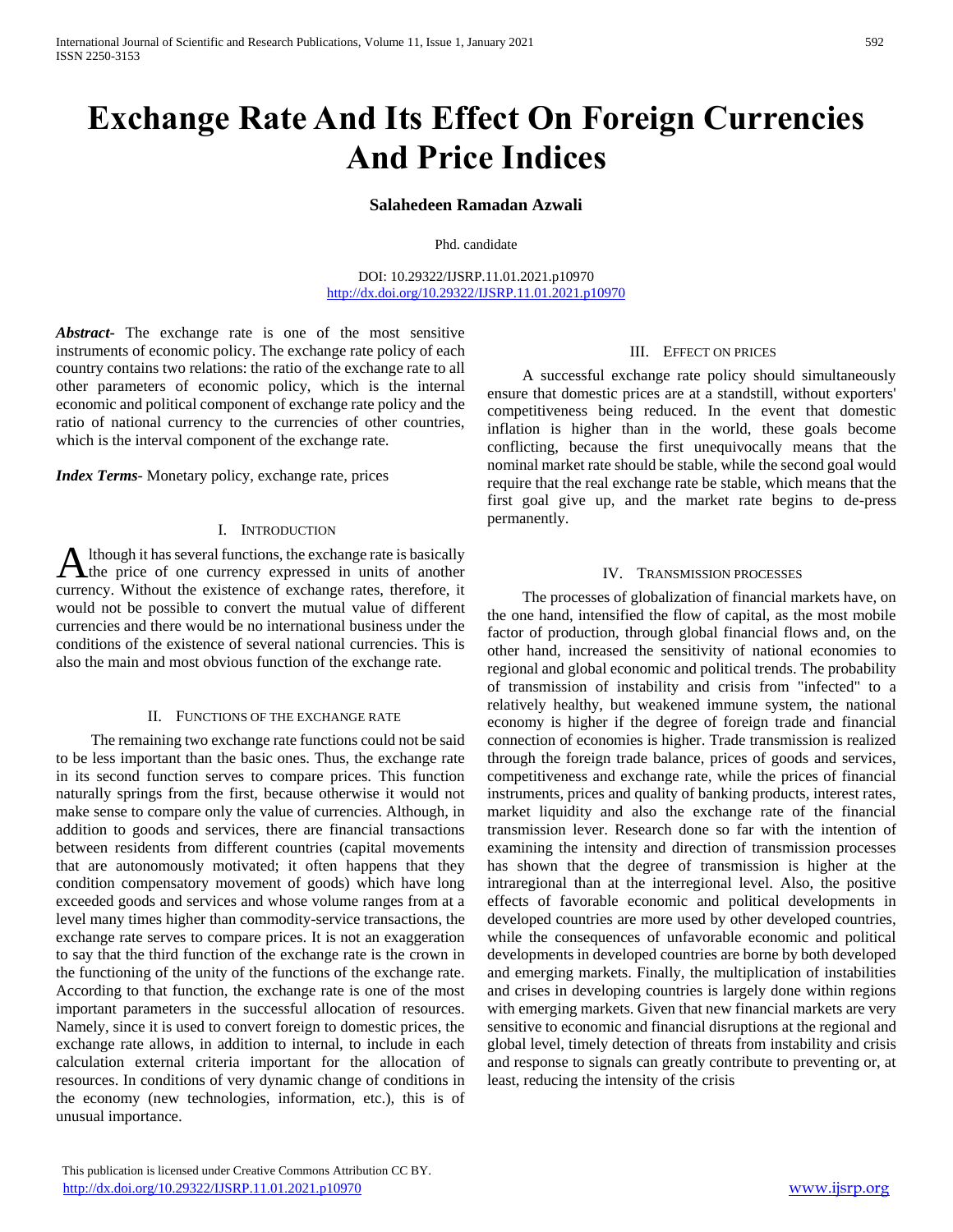## V. IMPACT ON ECONOMIC SYSTEM

 The exchange rate is complex and multidimensional. It radiates in many directions and produces effects that are manifested in various ways in certain parts of the economic system. In some parts the effects of any set course will be desirable and favorable, and in other segments they will simply be qualified as undesirable and harmful. There will also be such areas where the effects of the course will encounter completely different, literally contradictory assessments. There is no single course that equally well, or even unequally purposefully satisfies all the requirements that are set before it by the logic of macroeconomic desideratums. A further aspect of the exchange rate stems from the fact that it is in fact one price, and perhaps the most important price in the overall market system. The important fact is that the exchange rate directly affects a wide range of domestic prices, and indirectly affects all prices.

 Special emphasis should be placed on the two undoubtedly most important goals of exchange rate policy: competitiveness and price stability. In theory, the most general goal of exchange rate policy is to maximize these two goals with a satisfactory balance of payments and flexibility. However, the achievement of these two basic goals is not only incompatible, but they are in direct conflict76 from the point of view of exchange rate policy.

#### VI. STABILITY OF EXCHANGE RATE AND IT'S IMPACTS

 Exchange rate stability is one of the basic preconditions for general macroeconomic stability. Without exchange rate stability, there is no price stability, which then throws the entire macroeconomic system out of equilibrium. Since the economy must be in equilibrium at all times, it (equilibrium) is established on a new, less favorable level. This is especially pronounced in economies with a high degree of openness. In general, the requirement for exchange rate stability aims to create an optimal environment for the functioning of the entire economy. General believe is that it should be emphasized that the requirement for exchange rate stability is not a requirement for its invariability.

## VII. THE MOST DIRECT IMPACT

 of the exchange rate has on the economic growth of a country by influencing foreign trade. One of the ways in which foreign trade drives economic growth is through technological progress, which is a natural consequence of international trade. When a country is open to international trade and competes in the global market, it is natural to adopt the most advanced production technologies and management techniques, engage the most qualified human resources and invest in sophisticated research and development (R&D). Increasing efficiency in terms of cost and volume, in turn, can improve production factors - labor and capital.

## VIII. THE REAL EXCHANGE RATE

 is a good indicator of the export competitiveness of one country, showing the ratio of prices of goods and services in one to prices in other countries. Undervaluation of the domestic

currency is a situation when the nominal exchange rate is above the real one, then we are talking about a real depreciation. With an undervalued exchange rate, purchasing power in the country is higher than abroad. Due to the high price of foreign currency, imports are becoming more expensive, which further leads to an increase in demand for domestic products, and a decrease in demand for imported products. Exporters get more domestic money, which increases the export of products and increases competitiveness in foreign markets. Such developments result in an improvement in the balance of payments. According to traditional Keynesian macroeconomics, relative depreciation encourages exports, making them more profitable, which further encourages companies to increase their exports. Since the demand for export products is relatively elastic in terms of prices, an increase in the volume of exports leads to an increase in export earnings, and thus total income and employment.

 In contrast, if the **exchange rate is below the level** of the real exchange rate, the domestic currency is overvalued and the foreign currency is undervalued. The overvaluation of the domestic currency means that the purchasing power abroad is higher than in the country. Prices of foreign goods converted into domestic currency at such an exchange rate become lower, so there is interest in importing goods because imports become relatively cheap. Foreign goods, which would be too expensive for the average consumer at the real exchange rate, become competitive on the domestic market with a lower exchange rate, which, naturally, leads to a decrease in domestic production. Conversely, products that a given economy could export at a real exchange rate become too expensive, therefore uncompetitive in foreign markets. The overestimated exchange rate enables domestic consumers and producers to rely on imports, but it has a very negative effect on the export capacities of a given economy. Over time, imports exceed exports and contribute to foreign exchange outflows. This, in turn, leads to less and less opportunities to buy goods from abroad and more and more difficult repayment of loans for servicing foreign debt. The strongest world currencies are mainly traded on the foreign exchange market. The dollar is still the most traded currency (in 2004, the dollar was one of the currencies in 89% of all foreign exchange transactions), but its relative share declined slightly (in 2001, its share was 90%). After the dollar, the most traded currencies in 2004 were the euro (37%) and the yen (20%) and the pound (17%).

 For a long time, in economic circles, there was an opinion that macroeconomic variables have the greatest (decisive) influence on the movement of exchange rates. In this regard, a large number of theories have been developed that deal with this problem. Within these theories, variables such as: inflation, interest rates, money supply, balance of payments, gross domestic product growth, (unemployment), foreign exchange reserves, productivity and others lead to changes in the exchange rate of one currency to another. Let us briefly consider some of the simpler versions of these theories without intending to analyze them in depth. Probably the most commonly used theory of purchasing power parity is that the exchange rate is formed at the level at which purchasing power is equalized in the country and abroad. Thus, the exchange rate is formed as the ratio of the average price level of a basket of goods in the country with the relevant prices abroad. According to this theory, inflation has a decisive influence on the exchange rate.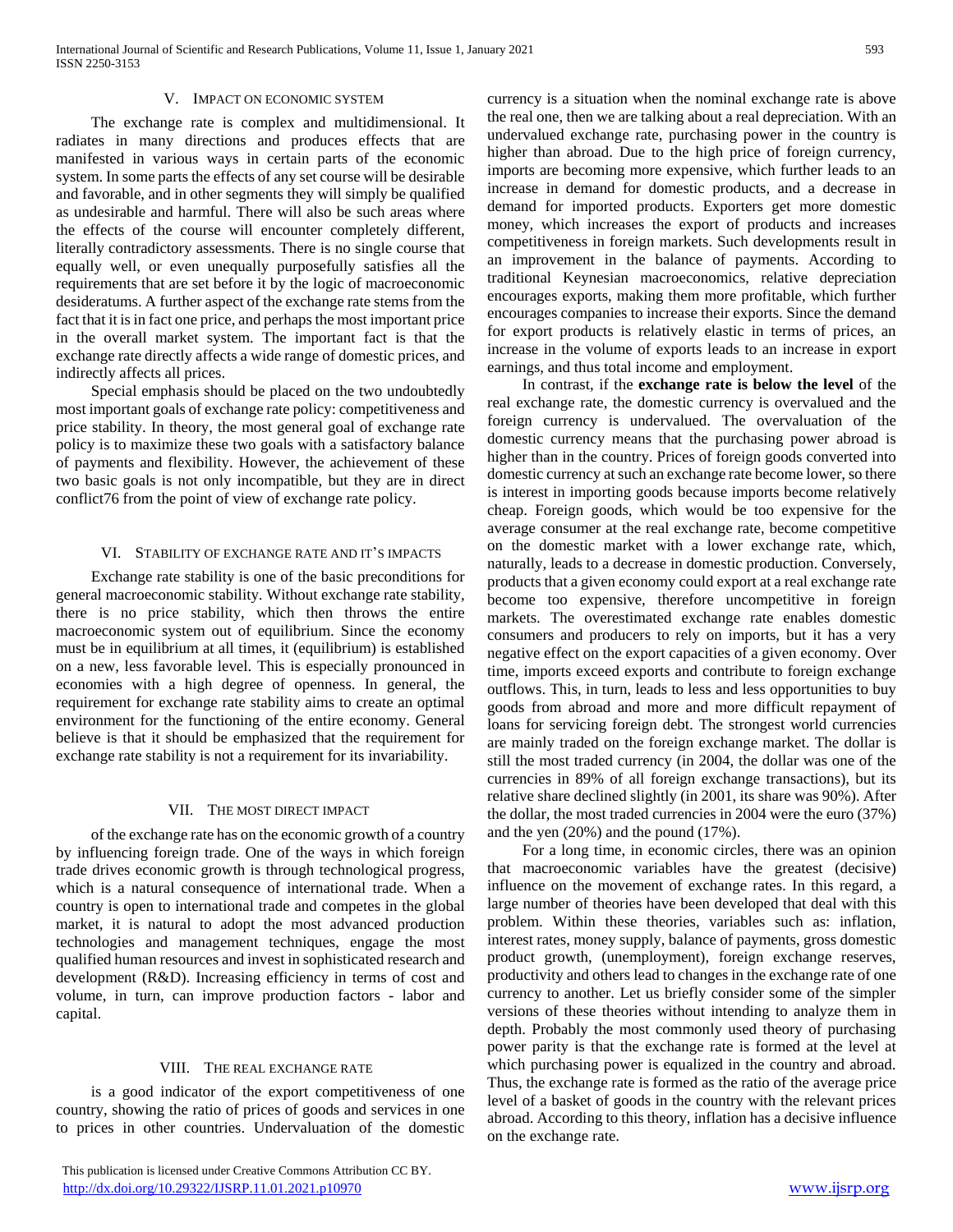According to the balance of payments theory, the exchange rate is formed at the level at which the balance of payments is balanced. Consequently, the growth of the balance of payments (trade) deficit will lead to a fall in the exchange rate of the country with this deficit. Also relevant is the theory that exchange rate movements are closely related to financial asset markets, especially stocks. The attractiveness of the stock market brings with it the growth of the currency of a country that has a strong stock market. Likewise, GDP growth or employment growth leads to the strengthening of the currencies of the countries in which this growth was recorded.

# IX. INFLATION INDICATORS

 Traders are watching the development of inflation carefully because the choice of methods to fight inflation raises interest rates, and higher interest rates tend to support the domestic currency. Traders use the following economic instruments to measure inflation. Industrial Price Index (PPI). It is made up of most sectors of the economy, such as manufacturing, mining and agriculture. Unlike the consumer price index, the industrial price index does not include imported goods, services or taxes. Consumer Price Index (CPI). It reflects the average change in retail prices of a fixed consumer basket of goods and services. CPI data is made up of price samples for food, shelter, clothing, fuel, transportation, and health care that people buy on a daily basis. These two indices, the PPI and the CPI, are instruments that help traders measure inflation activity, although the Federal Reserve is of the opinion that the indices overestimate the strength of inflation.

## X. TRADE BALANCE

 This is one of the most important economic indicators. Its value can cause long-term changes in monetary and foreign policy. The trade balance consists of the net difference between exports and imports of a particular economy.

The data include six categories:

- 1. food,
- 2. raw materials and industrial stocks,
- 3. consumer goods,
- 4. cars,

5. capital goods,

6. other goods.

# XI. EMPLOYMENT INDICATORS

 The employment rate is an economic indicator that is important in several areas. Of course, the employment rate measures the soundness of the economy. The unemployment rate is an economic indicator that is lagging behind. This is an important feature to remember, especially in times of economic recession. While people focus on the health and recovery of the work sector, employment is the last economic indicator to recover. When economic activities lead to job losses, it takes time to create psychological confidence in economic recovery at the managerial level before new jobs are created. At the individual level, improvements in job appearance may be disguised when new jobs

 This publication is licensed under Creative Commons Attribution CC BY. <http://dx.doi.org/10.29322/IJSRP.11.01.2021.p10970> [www.ijsrp.org](http://ijsrp.org/)

are opened in small companies and thus not fully reflected in the data. Employment reports are important for financial markets in general and foreign exchange in particular.

## XII. CONSUMER INDICATOR

 Retail is a significant indicator of consumer spending for foreign exchange traders because it shows the strength of consumer demand as well as consumer confidence. It is a component for calculating other economic indicators, such as GDP.

#### XIII. RETAIL

 Retail is a significant indicator of consumption for foreign exchange traders because it shows the strength of consumer demand as well as consumer confidence. Retail is especially important as an economic indicator in the United States. Unlike other countries such as Japan, the focus of the American economy is the consumer. If the consumer has sufficient discretionary income, or sufficient credit, then more goods will be produced or imported. Retail numbers create an economic process of "dripping" in the manufacturing sector. The seasonal aspect is important for this economic indicator. The months of retail that foreign exchange traders watch the most are December, due to the holidays, and September, the month of returning to schools. November is becoming an increasingly important month as a result of the change in pre-Christmas shopping to pre-December shopping. Another interesting phenomenon has occurred in the United States. Despite the economic recession of the early 1990s, retail sales were unusually high. However, the profit margin was much thinner. The reason is consumers turning to discount stores. Traders closely monitor retail to measure the strength of the economy and thus the strength of the currency. This indicator is published on a monthly basis.

#### XIV. CONSUMER EXPECTATIONS

 It is a household survey designed to measure the direct individual propensity to spend money to increase or maintain the same level of costs associated with meeting current household needs and, implicitly, the labor market situation.

## XV. CONCLUSION

 In order to create a competitive foreign exchange market and form an exchange rate that is the result of real market relations, it is necessary to reduce the role of the domestic national bank in the foreign exchange market. This would mean abandoning the previous policy of, say, exchange rate stability, given that the defense of the national currency in this case and in this way is extremely expensive because it consumes foreign exchange reserves and leads to further borrowing. In that case, the National Bank would intervene only occasionally in the foreign exchange market, when there is a need to prevent extreme exchange rate fluctuations. The National Bank should take responsibility for inflation within certain limits, while determining the exchange rate